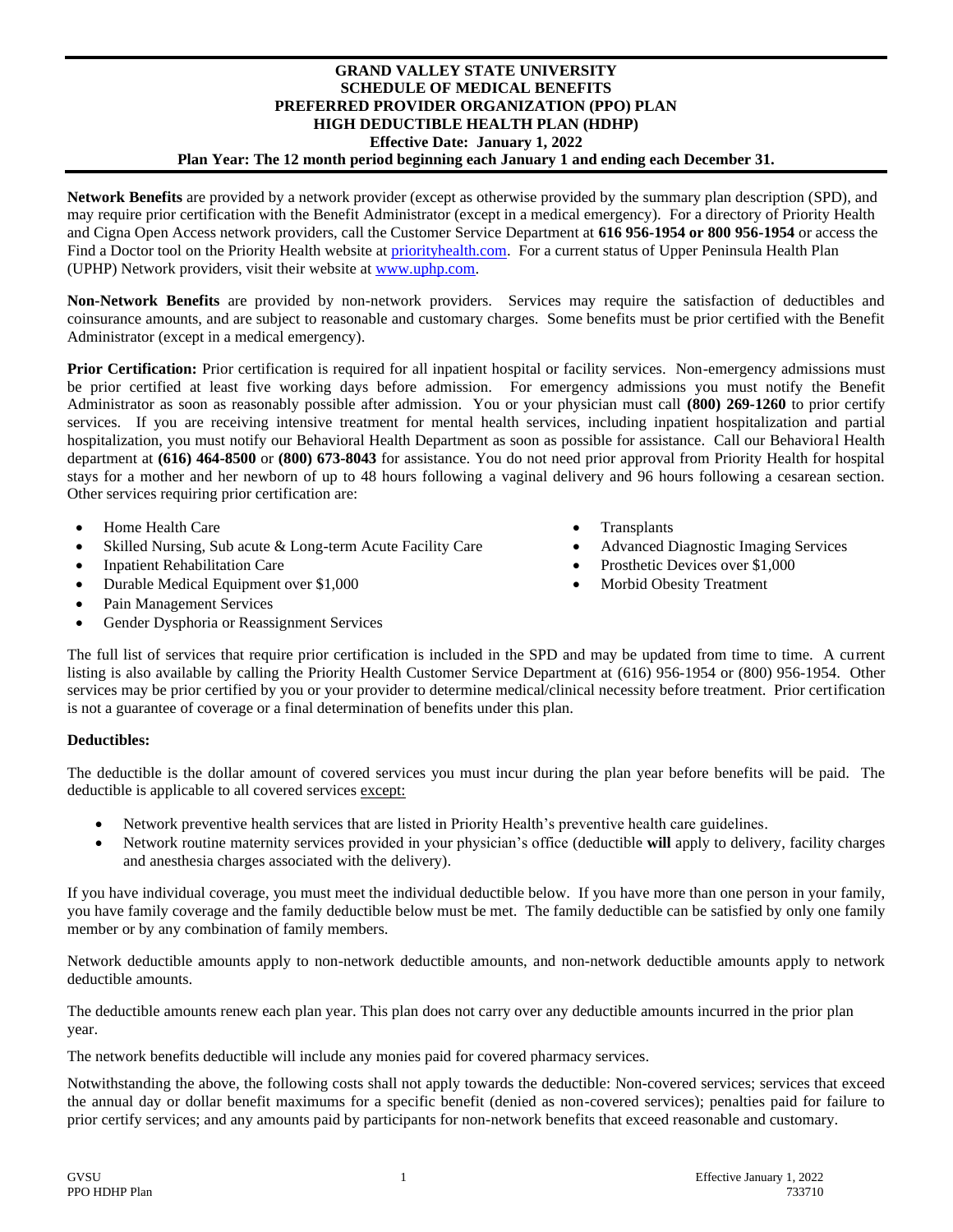## **Out-of-Pocket Limits:**

The out-of-pocket limit limits the total amount of covered expenses that you or your covered dependents will pay during a plan year. Once the applicable out-of-pocket limit is met, all further medical and pharmacy covered services for that plan year will be paid at 100% of Priority Health's contracted rate for network benefits and at 100% of the lesser of billed charges or reasonable and customary charges for non-network benefits.

Network out-of-pocket limit amounts apply to non-network out-of-pocket limit amounts; and non-network out-of-pocket limit amounts apply to network out-of-pocket limit amounts.

If you have individual coverage, you must meet the individual out-of-pocket limit below. If you have more than one person in your family, you have family coverage and the family out-of-pocket limit below must be met. The family out-of-pocket limit can be satisfied by only one family member or by any combination of family members.

Notwithstanding the above, the following out-of-pocket costs do not apply towards the out-of-pocket limit: Expenses for noncovered services, services that exceed the annual day or dollar benefit maximums for a specific benefit (denied as non-covered services); penalties paid for failure to prior certify services; and costs paid by participants to provider for non-network benefits that exceed reasonable and customary.

**Note:** If the non-notification penalty applies, the amount the Benefit Administrator pays will be reduced even if the out-of-pocket limit has been reached.

The following information is provided as a summary of benefits available under your plan. This summary is not intended as a substitute for your SPD. It is not a binding contract. Limitations and exclusions apply to benefits listed below. A complete listing of covered services, limitations and exclusions is contained in the SPD and any applicable amendments to the plan.

| 80% paid by the plan; 20% paid by the                                                                                           |
|---------------------------------------------------------------------------------------------------------------------------------|
|                                                                                                                                 |
|                                                                                                                                 |
|                                                                                                                                 |
|                                                                                                                                 |
|                                                                                                                                 |
|                                                                                                                                 |
|                                                                                                                                 |
|                                                                                                                                 |
|                                                                                                                                 |
|                                                                                                                                 |
|                                                                                                                                 |
| Guidelines available in the member center the website at priorityhealth.com or you may request a copy from the Customer Service |
|                                                                                                                                 |
|                                                                                                                                 |
|                                                                                                                                 |
|                                                                                                                                 |
|                                                                                                                                 |
|                                                                                                                                 |
|                                                                                                                                 |
|                                                                                                                                 |
|                                                                                                                                 |
|                                                                                                                                 |
|                                                                                                                                 |
|                                                                                                                                 |
|                                                                                                                                 |
|                                                                                                                                 |
| Covered at 80% after deductible up to a                                                                                         |
| maximum benefit of \$40. One exam each                                                                                          |
|                                                                                                                                 |
|                                                                                                                                 |

**\***This is a PriorityVision benefit administered by EyeMed. For a complete list of network providers near you, use the online Find a Doctor directory at [priorityhealth.com](file://///gilligan/goldenrod/ASO/Groups/GVSU/Schedule%20of%20Benefits/priorityhealth.com) and choose "PriorityVision", or call the Priority Health Customer Service Department at 877 572-4001.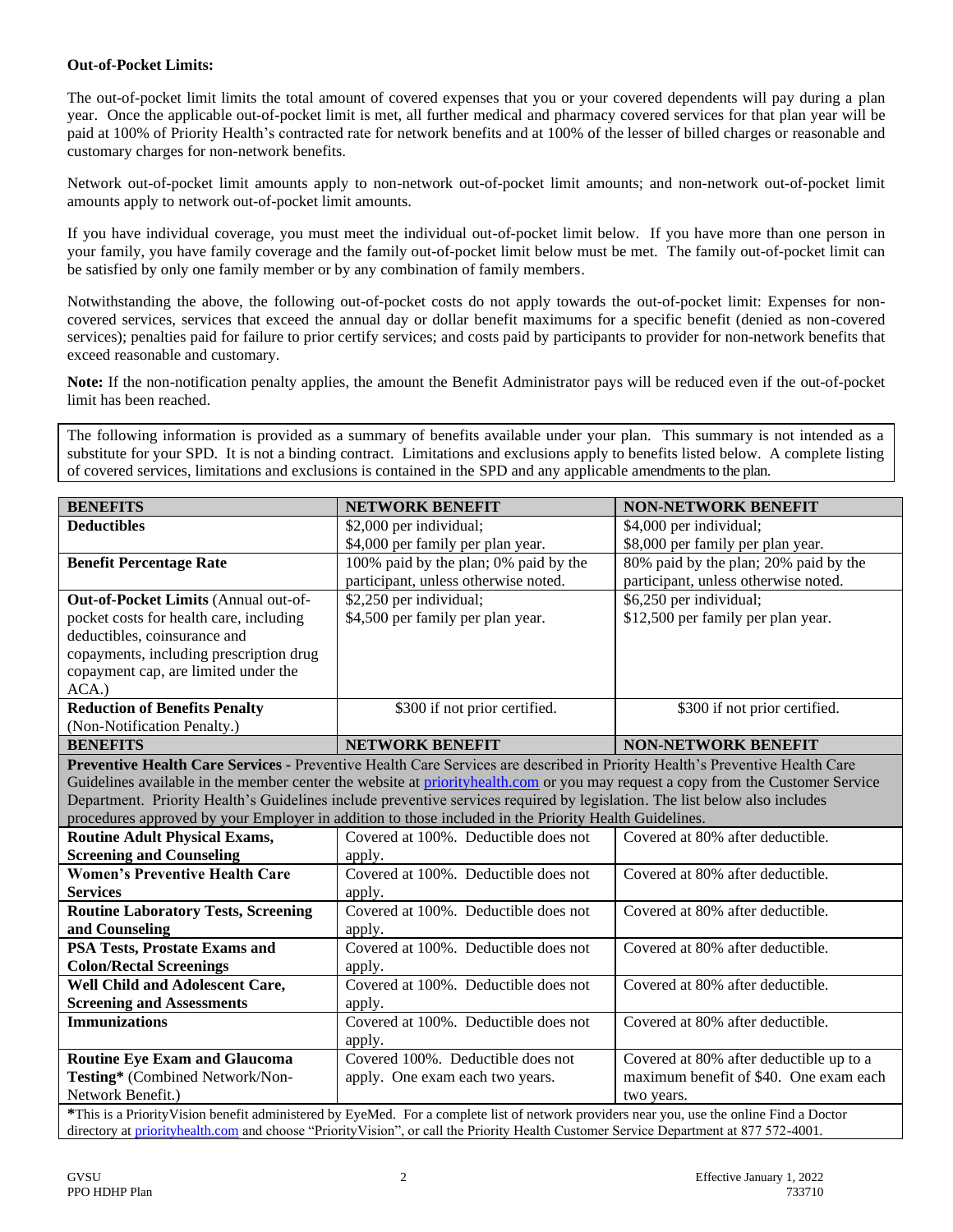| <b>BENEFITS</b>                                                                        | <b>NETWORK BENEFIT</b>                     | <b>NON-NETWORK BENEFIT</b>               |
|----------------------------------------------------------------------------------------|--------------------------------------------|------------------------------------------|
| <b>Medical Office Services</b>                                                         |                                            |                                          |
| <b>Office/Home Visits and Consultations</b>                                            | Covered at 100% after deductible.          | Covered at 80% after deductible.         |
| (Includes visits <i>not</i> listed in Priority                                         |                                            |                                          |
| Health's Preventive Health Care                                                        |                                            |                                          |
| Guidelines or routine maternity services.)                                             |                                            |                                          |
| Face-to-face and telehealth (includes                                                  |                                            |                                          |
| telephonic and telemedicine.)                                                          |                                            |                                          |
| (Including medication management                                                       |                                            |                                          |
| visits.)                                                                               |                                            |                                          |
| <b>Virtual Care Services</b>                                                           | Covered at 100% after deductible.          | Covered at 80% after deductible.         |
| (E.g. Spectrum Health or MDLive acute                                                  |                                            |                                          |
| virtual care providers.)                                                               |                                            |                                          |
| <b>Retail Health Clinic Visits (Located</b>                                            | Covered at 100% after deductible for       | Covered at 100% after deductible for     |
| within the United States.)                                                             | evaluation and management services only.   | visits at reasonable and customary for   |
|                                                                                        |                                            | evaluation and management services only. |
| <b>Office Surgery</b>                                                                  | Covered at 100% after deductible.          | Covered at 80% after deductible.         |
| (Performed in physician's office.)                                                     |                                            |                                          |
| <b>Office Injections</b>                                                               | Covered at 100% after deductible.          | Covered at 80% after deductible.         |
| (Performed in physician's office.)                                                     | Covered at 100% after deductible.          | Covered at 80% after deductible.         |
| <b>Allergy Office Services (Including</b><br>allergy testing and injections, including |                                            |                                          |
| serum costs.)                                                                          |                                            |                                          |
| (Performed in physician's office.)                                                     |                                            |                                          |
| <b>Diagnostic Radiology and Lab Services</b>                                           | Covered at 100% after deductible.          | Covered at 80% after deductible.         |
| (Performed in physician's office.)                                                     |                                            |                                          |
| <b>Advanced Diagnostic Imaging Services</b>                                            | Covered at 100% after deductible.          | Covered at 80% after deductible.         |
| - Includes MRI, CAT Scans, PET                                                         | \$300 if not prior certified.              | \$300 if not prior certified.            |
| <b>Scans, CT/CTA and Nuclear Cardiac</b>                                               |                                            |                                          |
| Studies Prior certification required.                                                  |                                            |                                          |
| (Performed in physician's office.)                                                     |                                            |                                          |
| <b>Obstetrical Services by Physician</b>                                               | Routine prenatal visits are covered at     | Covered at 80% after deductible.         |
| (Including prenatal and postnatal care.)                                               | 100%, deductible waived under the          |                                          |
|                                                                                        | Preventive Health Care Services benefits   |                                          |
|                                                                                        | above. See the Hospital Services section   |                                          |
|                                                                                        | for facility, delivery and nursery service |                                          |
|                                                                                        | benefits.                                  |                                          |
| <b>Maternity Education Classes</b>                                                     | Attendance at an approved maternity        | Not covered.                             |
|                                                                                        | education program is covered at 100%       |                                          |
|                                                                                        | after deductible.                          |                                          |
| <b>Education Services (Other than as</b>                                               | Covered at 100% after deductible.          | Covered at 80% after deductible.         |
| provided in Priority Health's Preventive                                               |                                            |                                          |
| Health Care Guidelines.)                                                               |                                            |                                          |
| <b>Hospital Services</b>                                                               |                                            |                                          |
| <b>Inpatient Hospital and Inpatient</b>                                                | Covered at 100% after deductible.          | Covered at 80% after deductible.         |
| <b>Longterm Acute Care Services</b>                                                    | \$300 if not prior certified.              | \$300 if not prior certified.            |
| Prior approval is required except in                                                   |                                            |                                          |
| emergencies or for hospital stays for a                                                |                                            |                                          |
| mother and her newborn of up to 48 hours<br>following a vaginal delivery and 96 hours  |                                            |                                          |
| following a cesarean section. Prior                                                    |                                            |                                          |
| certification phone number is (800) 269-                                               |                                            |                                          |
| 1260.                                                                                  |                                            |                                          |
| <b>Inpatient Professional and Surgical</b>                                             | Covered at 100% after deductible.          | Covered at 80% after deductible.         |
| <b>Charges</b> Evaluation and Management for                                           |                                            |                                          |
| Inpatient and Observation services                                                     |                                            |                                          |
| covered at the Network rate when at a                                                  |                                            |                                          |
| network facility.                                                                      |                                            |                                          |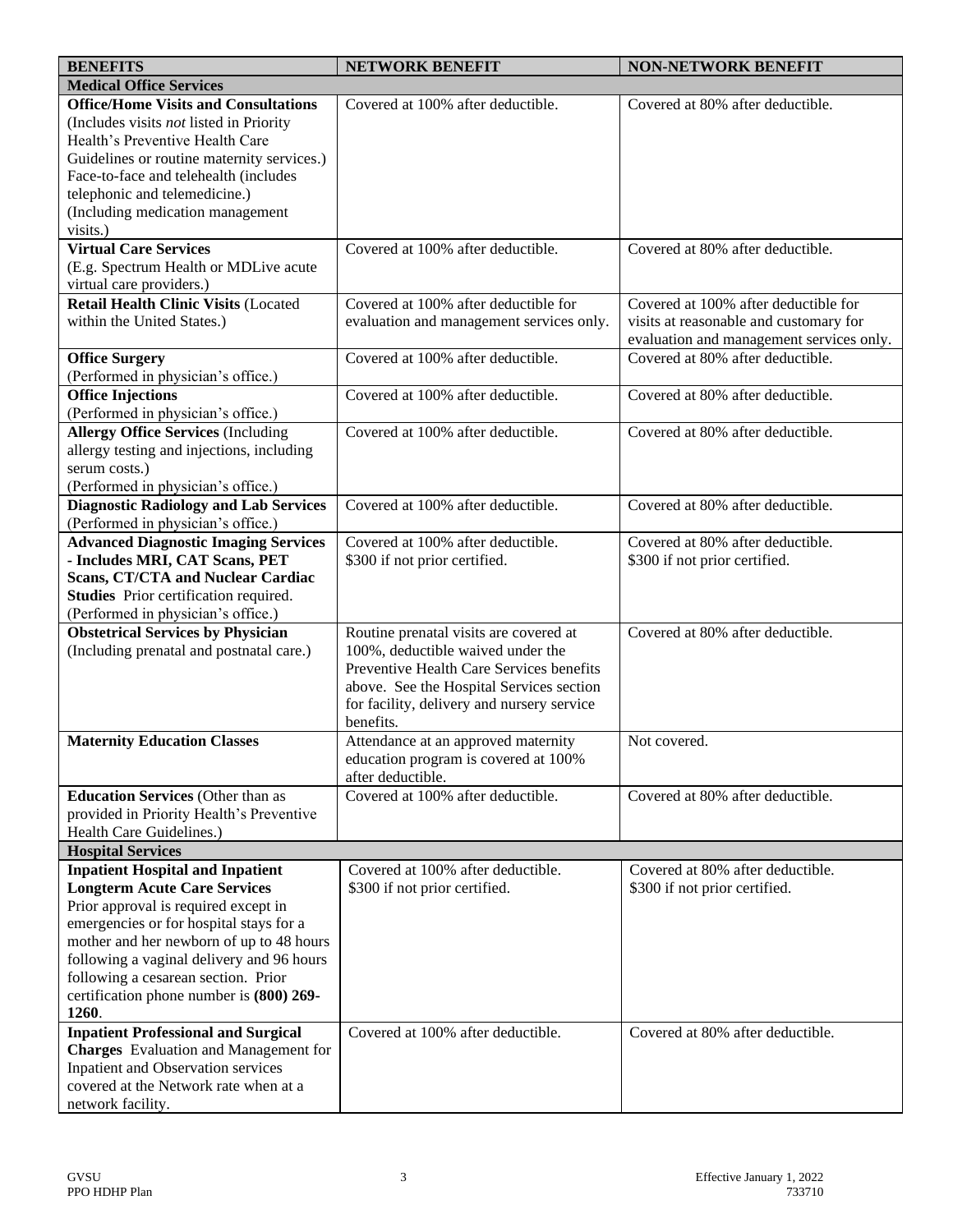| <b>BENEFITS</b>                                                 | <b>NETWORK BENEFIT</b>                                                                                                                 | <b>NON-NETWORK BENEFIT</b>                |
|-----------------------------------------------------------------|----------------------------------------------------------------------------------------------------------------------------------------|-------------------------------------------|
| <b>Hospital Services (continued)</b>                            |                                                                                                                                        |                                           |
| <b>Human Organ Tissue Transplants</b>                           | Covered at 100% after deductible.                                                                                                      | Approved transplants are covered at the   |
| Covered only with prior certification from                      |                                                                                                                                        | network benefit level.                    |
| Benefit Administrator.                                          |                                                                                                                                        |                                           |
| <b>Travel, Meals and Lodging Expenses</b>                       | Covered at 100% after deductible up to a                                                                                               | Travel, Meals and Lodging Expenses        |
| <b>Associated with an Organ Transplant</b>                      | maximum benefit of \$10,000.                                                                                                           | associated with an approved transplant    |
| (Combined Network/Non-Network                                   |                                                                                                                                        | are covered at the network benefit level. |
| Benefit.) Limitations apply.                                    |                                                                                                                                        |                                           |
| <b>Approved Clinical Trial Expenses</b>                         | Covered at 100% after deductible.                                                                                                      | Covered at 80% after deductible.          |
| (Includes routine expenses related to an                        |                                                                                                                                        |                                           |
| approved clinical trials.)                                      |                                                                                                                                        |                                           |
| <b>Outpatient Hospital Care and</b>                             | Covered at 100% after deductible.                                                                                                      | Covered at 80% after deductible.          |
| <b>Observation Care Services</b>                                |                                                                                                                                        |                                           |
| (Including ambulatory surgery center or                         |                                                                                                                                        |                                           |
| freestanding facility charges.)                                 |                                                                                                                                        |                                           |
| <b>Outpatient Hospital Professional and</b>                     | Covered at 100% after deductible.                                                                                                      | Covered at 80% after deductible.          |
| <b>Surgical Charges</b>                                         |                                                                                                                                        |                                           |
| <b>Obstetrical Services in Hospital</b>                         | Covered at 100% after deductible.                                                                                                      | Covered at 80% after deductible.          |
| (Includes delivery, facility and anesthesia                     |                                                                                                                                        |                                           |
| services.)                                                      |                                                                                                                                        |                                           |
| <b>Hospital and Freestanding Facility</b>                       | Covered at 100% after deductible.                                                                                                      | Covered at 80% after deductible.          |
| Diagnostic Laboratory & Radiology                               |                                                                                                                                        |                                           |
| <b>Services</b>                                                 |                                                                                                                                        |                                           |
| <b>Hospital and Freestanding Facility</b>                       | Covered at 100% after deductible.                                                                                                      | Covered at 80% after deductible.          |
| <b>Advanced Diagnostic Imaging Services</b>                     | \$300 if not prior certified.                                                                                                          | \$300 if not prior certified.             |
| - Includes MRI, CAT Scans, PET                                  |                                                                                                                                        |                                           |
| <b>Scans, CT/CTA and Nuclear Cardiac</b>                        |                                                                                                                                        |                                           |
| <b>Studies</b>                                                  |                                                                                                                                        |                                           |
| Prior certification required.                                   |                                                                                                                                        |                                           |
| <b>Certain Surgeries and Treatments</b>                         | Covered at 100% after deductible.                                                                                                      | Covered at 80% after deductible.          |
| • Reconstructive surgery:                                       |                                                                                                                                        |                                           |
| blepharoplasty of upper eyelids, breast                         | Certain surgeries and treatments are                                                                                                   | Certain surgeries and treatments are      |
| reduction, panniculectomy, rhinoplasty,                         | covered only if medically/necessary.                                                                                                   | covered only if medically/necessary.      |
| septorhinoplasty and surgical treatment<br>of male gynecomastia | In addition, age limitations may apply to                                                                                              | In addition, age limitations may apply to |
| • Skin Disorder Treatments: Scar                                | certain surgeries and treatments.                                                                                                      | certain surgeries and treatments.         |
| revisions, keloid scar treatment,                               |                                                                                                                                        |                                           |
| treatment of hyperhidrosis, excision of                         |                                                                                                                                        |                                           |
| lipomas, excision of seborrheic                                 |                                                                                                                                        |                                           |
| keratoses, excision of skin tags,                               |                                                                                                                                        |                                           |
| treatment of vitiligo and port wine stain                       |                                                                                                                                        |                                           |
| and hemangioma treatment.                                       |                                                                                                                                        |                                           |
| • Varicose veins treatments                                     |                                                                                                                                        |                                           |
| • Sleep apnea treatment procedures                              |                                                                                                                                        |                                           |
| <b>Morbid Obesity Treatment</b>                                 | Covered at 100% after deductible.                                                                                                      | Covered at 80% after deductible.          |
| • Gastric or intestinal bypasses.                               | \$300 penalty if not prior certified.                                                                                                  | \$300 penalty if not prior certified.     |
| • Stomach Stapling.                                             |                                                                                                                                        |                                           |
| • Lap Band.                                                     |                                                                                                                                        |                                           |
|                                                                 |                                                                                                                                        |                                           |
| • Charges for diagnostic services<br>Prior approval required.   |                                                                                                                                        |                                           |
|                                                                 | If the services of a surgical assistant are required for a surgical procedure, the non-network covered expenses will be the lesser of: |                                           |
|                                                                 | (1) the amount charged by the assistant: or (2) 20% of the amount allowable to the physician who performed the surgery.                |                                           |

(1) the amount charged by the assistant; or (2) 20% of the amount allowable to the physician who performed the surgery.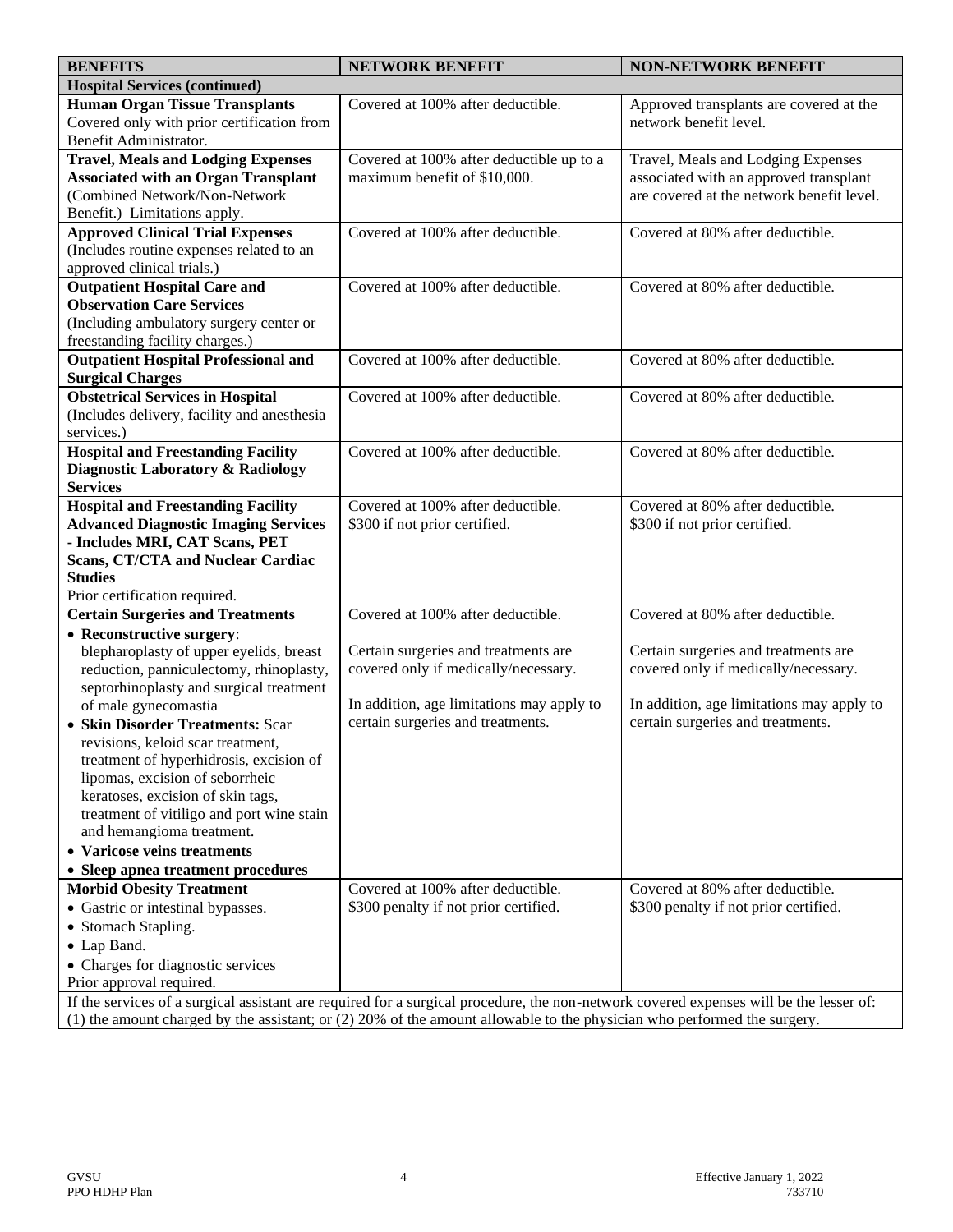| <b>BENEFITS</b>                                                                                                                 | <b>NETWORK BENEFIT</b>                                                                                                       | <b>NON-NETWORK BENEFIT</b>              |  |
|---------------------------------------------------------------------------------------------------------------------------------|------------------------------------------------------------------------------------------------------------------------------|-----------------------------------------|--|
| <b>Medical Emergency and Urgent Care Services</b>                                                                               |                                                                                                                              |                                         |  |
| <b>Emergency Room Services</b>                                                                                                  | Covered at 100% after deductible.                                                                                            | Paid at the Network benefit level.      |  |
|                                                                                                                                 |                                                                                                                              | Reasonable and customary limitations    |  |
|                                                                                                                                 |                                                                                                                              | apply.                                  |  |
| <b>Ambulance Services</b>                                                                                                       | Covered at 100% after deductible.                                                                                            | Paid at the Network benefit level.      |  |
|                                                                                                                                 |                                                                                                                              | Reasonable and customary limitations    |  |
|                                                                                                                                 |                                                                                                                              | apply.                                  |  |
| <b>Urgent Care Facility Services</b>                                                                                            | Covered at 100% after deductible.                                                                                            | Covered at 80% after deductible.        |  |
|                                                                                                                                 | Behavioral Health Services - Prior certification by our Behavioral Health Department is required, except in emergencies, for |                                         |  |
| inpatient services as noted below: Call (616) 464-8500 or (800) 673-8043.                                                       |                                                                                                                              |                                         |  |
| <b>Inpatient Mental Health &amp; Substance</b>                                                                                  | Covered at 100% after deductible.                                                                                            | Covered at 80% after deductible.        |  |
| <b>Abuse Services</b> (Including subacute<br>residential treatment facility and partial                                         | \$300 if not prior certified.                                                                                                | \$300 if not prior certified.           |  |
| hospitalization.) Prior certification                                                                                           |                                                                                                                              |                                         |  |
| required except in emergencies.                                                                                                 |                                                                                                                              |                                         |  |
| <b>Outpatient Mental Health &amp; Substance</b>                                                                                 | Covered at 100% after deductible.                                                                                            | Covered at 80% after deductible.        |  |
| Abuse Services Face-to-face and                                                                                                 |                                                                                                                              |                                         |  |
| telehealth (includes telephonic and                                                                                             |                                                                                                                              |                                         |  |
| telemedicine) (Including medication                                                                                             |                                                                                                                              |                                         |  |
| management visits.)                                                                                                             |                                                                                                                              |                                         |  |
| <b>Family Planning and Reproductive Services</b>                                                                                |                                                                                                                              |                                         |  |
| <b>Infertility Counseling &amp; Treatment</b>                                                                                   | Covered at 100% after deductible.                                                                                            | Covered at 80% after deductible.        |  |
| Covered for diagnosis and treatment of                                                                                          |                                                                                                                              |                                         |  |
| underlying cause only. Limitations and                                                                                          |                                                                                                                              |                                         |  |
| exclusions apply.                                                                                                               |                                                                                                                              |                                         |  |
| Vasectomy Covered only when                                                                                                     | Covered at 100% after deductible.                                                                                            | Covered at 80% after deductible.        |  |
| performed in physician's office or when                                                                                         |                                                                                                                              |                                         |  |
| in connection with other covered inpatient                                                                                      |                                                                                                                              |                                         |  |
| or outpatient surgery.                                                                                                          |                                                                                                                              |                                         |  |
| <b>Tubal Ligation/Tubal Obstructive</b>                                                                                         | Covered at 100%, deductible waived                                                                                           | Covered at 80% after deductible.        |  |
| Procedures (Included as part of the                                                                                             | when performed at outpatient facilities.                                                                                     |                                         |  |
| Women's Preventive Health Services                                                                                              |                                                                                                                              |                                         |  |
| benefits.)                                                                                                                      | If received during an inpatient stay, only<br>the services related to the tubal                                              |                                         |  |
|                                                                                                                                 | ligation/tubal obstructive procedure are                                                                                     |                                         |  |
|                                                                                                                                 | covered in full, deductible waived.                                                                                          |                                         |  |
| <b>Birth Control Services Medical Plan</b>                                                                                      | Covered at 100%, deductible waived.                                                                                          | Covered at 80% after deductible.        |  |
| (i.e. doctor's office) (Included as part of                                                                                     |                                                                                                                              |                                         |  |
| the Women's Preventive Health Services                                                                                          |                                                                                                                              |                                         |  |
| benefits.) Includes; diaphragms,                                                                                                |                                                                                                                              |                                         |  |
| implantables, injectables, and IUD                                                                                              |                                                                                                                              |                                         |  |
| (insertion and removal), etc.                                                                                                   |                                                                                                                              |                                         |  |
| <b>Gender Dysphoria or Reassignment</b>                                                                                         | Covered at 100% after deductible.                                                                                            | Covered at 80% after deductible.        |  |
| <b>Services</b>                                                                                                                 |                                                                                                                              |                                         |  |
| Prior approval required.                                                                                                        |                                                                                                                              |                                         |  |
| Rehabilitative Medicine Services - Not related to Autism Treatment                                                              |                                                                                                                              |                                         |  |
| <b>Physical and Occupational Therapy</b>                                                                                        | Covered at 100% after deductible up to a                                                                                     | Covered at 80% after deductible up to a |  |
| (Including aquatic, massage and vision                                                                                          | benefit maximum of 30 visits per plan                                                                                        | benefit maximum of 30 visits per plan   |  |
| therapy.) (Combined Network/Non-<br>Network Benefit.)                                                                           | year. *                                                                                                                      | year. *                                 |  |
| <b>Speech Therapy</b>                                                                                                           | Covered at 100% after deductible up to a                                                                                     | Covered at 80% after deductible up to a |  |
| (Combined Network/Non-Network                                                                                                   | benefit maximum of 30 visits per plan                                                                                        | benefit maximum of 30 visits per plan   |  |
| Benefit.)                                                                                                                       | year. *                                                                                                                      | year. *                                 |  |
| <b>Cardiac Rehabilitation and Pulmonary</b>                                                                                     | Covered at 100% after deductible up to a                                                                                     | Covered at 80% after deductible up to a |  |
| <b>Rehabilitation</b>                                                                                                           | benefit maximum of 30 visits per plan                                                                                        | benefit maximum of 30 visits per plan   |  |
| (Combined Network/Non-Network                                                                                                   | year. *                                                                                                                      | year. *                                 |  |
| Benefit.)                                                                                                                       |                                                                                                                              |                                         |  |
| *Visits will be reviewed for additional visit allowance based on medical necessity after reaching the 30 visit maximum per plan |                                                                                                                              |                                         |  |
| year.                                                                                                                           |                                                                                                                              |                                         |  |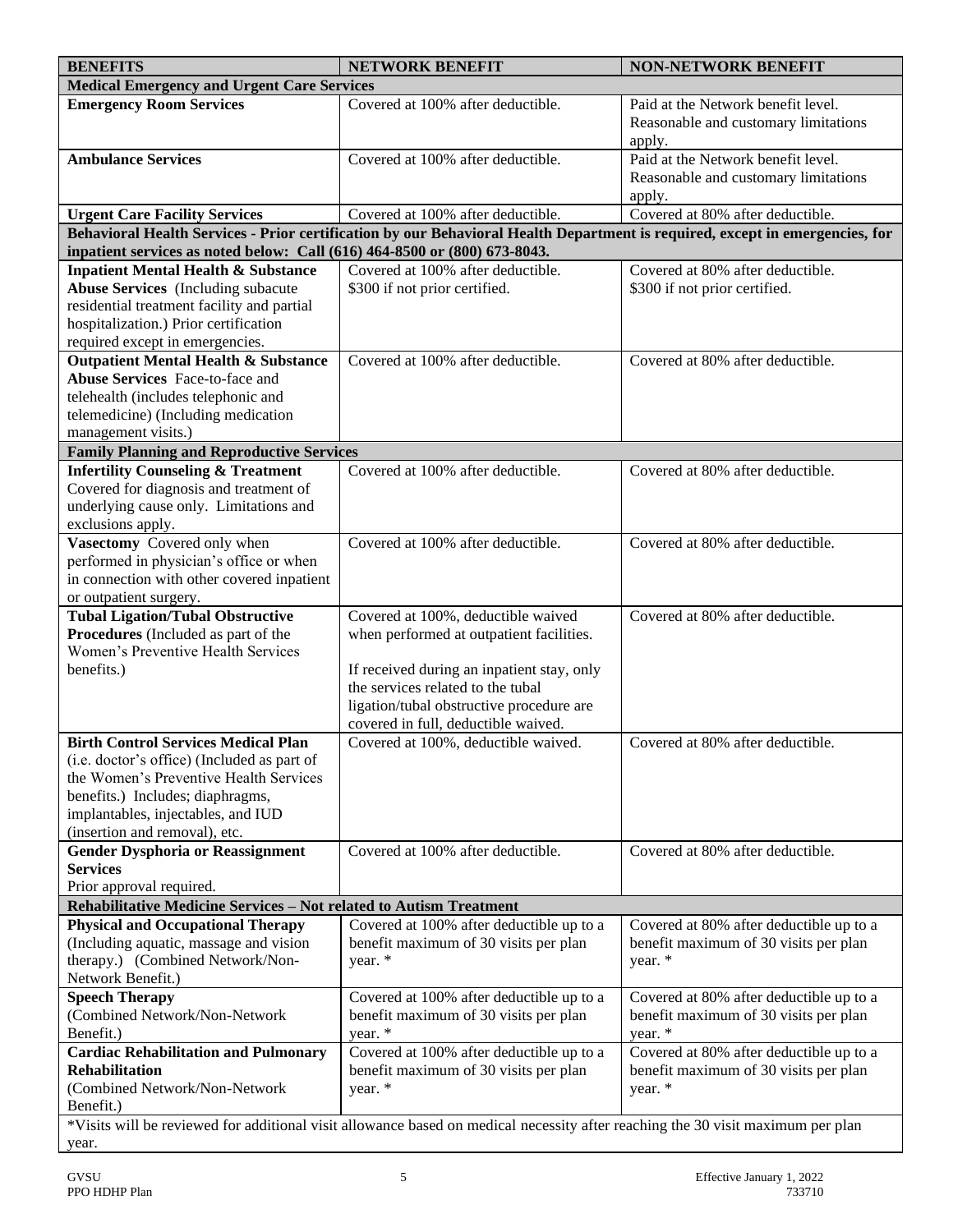| <b>BENEFITS</b>                                                                    | <b>NETWORK BENEFIT</b>                                                                                                                                                        | <b>NON-NETWORK BENEFIT</b>                                                       |
|------------------------------------------------------------------------------------|-------------------------------------------------------------------------------------------------------------------------------------------------------------------------------|----------------------------------------------------------------------------------|
|                                                                                    | Services Related to the Treatment of Autism Spectrum Disorder (Available for children and adolescents through the age of                                                      |                                                                                  |
| $18$ only)                                                                         |                                                                                                                                                                               |                                                                                  |
| <b>Physical, Occupational and Speech</b>                                           | Covered at 100% after deductible. Prior                                                                                                                                       | Covered at 80% after deductible. Prior                                           |
| <b>Therapy; Applied Behavioral Analysis</b>                                        | certification required for ABA.                                                                                                                                               | certification required for ABA.                                                  |
| (ABA) for Autism Treatment                                                         |                                                                                                                                                                               |                                                                                  |
| <b>Other Services</b>                                                              |                                                                                                                                                                               |                                                                                  |
| <b>Prescription Drugs - Administered by</b><br><b>CVS Caremark</b>                 | Covered prescription drugs apply to the plan deductible and out-of-pocket maximum.<br>Copayments apply after satisfaction of the deductible and have an annual limit of \$250 |                                                                                  |
| Includes coverage for specified drugs and                                          | single and \$500 dual/family.                                                                                                                                                 |                                                                                  |
| medications required by PPACA.                                                     |                                                                                                                                                                               |                                                                                  |
| More information about prescription drug                                           | Retail Pharmacy (up to 31 days):                                                                                                                                              |                                                                                  |
| coverage is available at                                                           | Generic Drugs: \$4 copayment                                                                                                                                                  |                                                                                  |
| www.caremark.com or by calling (888)                                               | Preferred Brand Name Drugs: \$20 copayment                                                                                                                                    |                                                                                  |
| 549-5789.                                                                          | Non-Preferred Brand Name Drugs: \$40 copayment                                                                                                                                |                                                                                  |
|                                                                                    | Mail Service Program (up to 90 days):                                                                                                                                         |                                                                                  |
|                                                                                    | Generic Drugs: \$8 copayment                                                                                                                                                  |                                                                                  |
|                                                                                    | Preferred Brand Name Drugs: \$40 copayment                                                                                                                                    |                                                                                  |
|                                                                                    | Non-Preferred Brand Name Drugs: \$80 copayment                                                                                                                                |                                                                                  |
|                                                                                    | Retail 90 Program (up to 90 days):                                                                                                                                            |                                                                                  |
|                                                                                    | Generic Drugs: \$12 copayment                                                                                                                                                 |                                                                                  |
|                                                                                    | Preferred Brand Name Drugs: \$60 copayment                                                                                                                                    |                                                                                  |
|                                                                                    | Non-Preferred Brand Name Drugs: \$120 copayment                                                                                                                               |                                                                                  |
|                                                                                    |                                                                                                                                                                               |                                                                                  |
|                                                                                    | Check with Caremark RX plan for specialty drug benefits.<br>Covered at 100% after deductible.                                                                                 | Covered at 80% after deductible.                                                 |
| <b>Durable Medical Equipment</b><br>Prior certification is required for charges    |                                                                                                                                                                               |                                                                                  |
| over \$1,000.                                                                      |                                                                                                                                                                               |                                                                                  |
| Surgical bras after mastectomy: Limited to 4 bras per plan year.<br>$\bullet$      |                                                                                                                                                                               |                                                                                  |
| Compression Stockings: Limited to 12 pairs per plan year.<br>$\bullet$             |                                                                                                                                                                               |                                                                                  |
| <b>Prosthetic &amp; Orthotic/Support Devices</b>                                   | Covered at 100% after deductible.                                                                                                                                             | Covered at 80% after deductible.                                                 |
| Prior certification is required for charges                                        |                                                                                                                                                                               |                                                                                  |
| over \$1,000.                                                                      |                                                                                                                                                                               |                                                                                  |
| <b>Wigs, Toupees and Hairpieces</b>                                                | Covered at 100% after deductible.                                                                                                                                             | Covered at 80% after deductible.                                                 |
| Covered when prescribed by a physician                                             |                                                                                                                                                                               |                                                                                  |
| for a medical condition.                                                           |                                                                                                                                                                               |                                                                                  |
| <b>Chiropractic Services and Osteopathic</b><br><b>Manipulation Therapy Visits</b> | Covered at 100% after deductible up to a<br>benefit maximum of 30 visits per plan                                                                                             | Covered at 80% after deductible up to a<br>benefit maximum of 30 visits per plan |
| (Combined Network/Non-Network                                                      | year.                                                                                                                                                                         | year.                                                                            |
| Benefit.) (Including maintenance care and                                          |                                                                                                                                                                               |                                                                                  |
| massage therapy.)                                                                  |                                                                                                                                                                               |                                                                                  |
| <b>Temporomandibular Joint Syndrome</b>                                            | Covered at 100% after deductible.                                                                                                                                             | Covered at 80% after deductible.                                                 |
| (TMJS) Treatment                                                                   |                                                                                                                                                                               |                                                                                  |
| (Combined Network/Non-Network                                                      |                                                                                                                                                                               |                                                                                  |
| Benefit.)                                                                          |                                                                                                                                                                               |                                                                                  |
| <b>Orthognathic Surgery &amp; Treatment</b><br><b>Cochlear Implants</b>            | Not covered.<br>Not covered.                                                                                                                                                  | Not covered.<br>Not covered.                                                     |
| <b>Non-Hospital Facility Services -</b>                                            | Covered at 100% after deductible up to a                                                                                                                                      | Covered at 80% after deductible up to a                                          |
| Including skilled nursing care services                                            | maximum of 120 days per plan year.                                                                                                                                            | maximum of 120 days per plan year.                                               |
| received in a:                                                                     |                                                                                                                                                                               |                                                                                  |
| <b>Skilled Nursing Care Facility</b>                                               |                                                                                                                                                                               |                                                                                  |
| <b>Subacute Facility</b><br>$\bullet$                                              |                                                                                                                                                                               |                                                                                  |
| <b>Inpatient Rehabilitation Facility</b><br>$\bullet$                              |                                                                                                                                                                               |                                                                                  |
| <b>Hospice Facility</b><br>$\bullet$                                               |                                                                                                                                                                               |                                                                                  |
| Prior certification required, except for                                           |                                                                                                                                                                               |                                                                                  |
| hospice facilities.                                                                |                                                                                                                                                                               |                                                                                  |
| <b>Home Health Services (Combined</b><br>Network/Non-Network Benefit.)             | Covered at 100% after deductible up to a                                                                                                                                      | Covered at 80% after deductible up to a                                          |
| Prior certification required.                                                      | maximum of 60 visits per plan year.                                                                                                                                           | maximum of 60 visits per plan year.                                              |
|                                                                                    |                                                                                                                                                                               |                                                                                  |